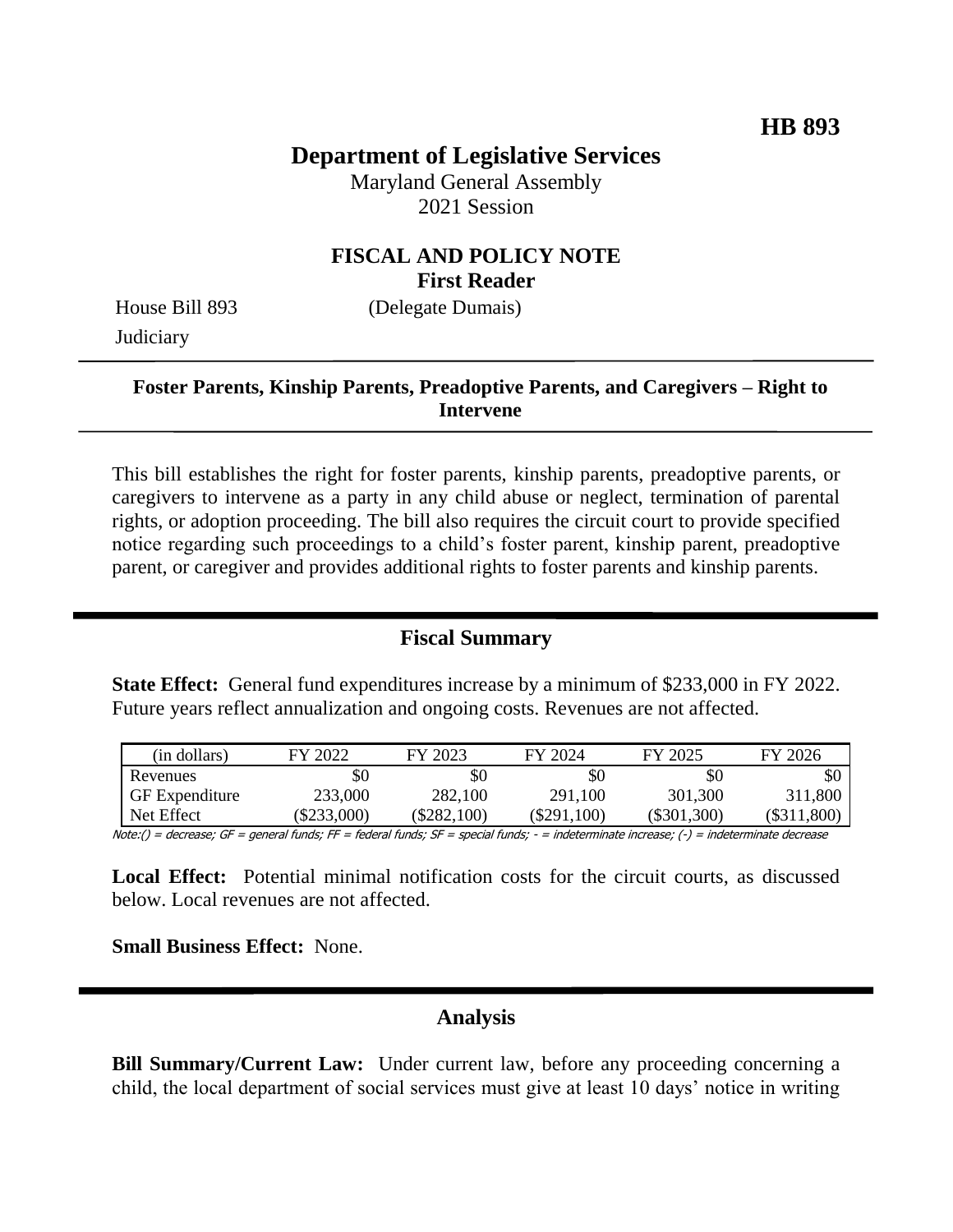to the child's foster parent, preadoptive parent, or caregiver of the date, time, and place of the proceeding and the right to be heard at the proceeding. Pursuant to the bill, these individuals, as well as kinship parents, must also be provided notice regarding the right to intervene as a party in the specified proceedings. The bill also adds that the circuit court (in addition to the local department) must provide the required notice to these individuals.

Under current law, a "party" does not include a foster parent. The bill specifies that a party does not include a foster parent, kinship parent, preadoptive parent, or caregiver unless that individual has exercised the right to intervene.

Under the bill, a foster parent, kinship parent, preadoptive parent, or caregiver with whom the child has been living for at least 12 months must, on request, be designated as a party to any child abuse or neglect, termination of parental rights, or adoption proceeding. If a child has been living with any of these individuals for less than 12 months, the individuals, at the discretion of the court *may* be designated as a party.

Under current law, foster parents are afforded numerous rights, including:

- the right to obtain full information from the caseworker, subject to exceptions regarding privileged or confidential matters, on the physical, social, emotional, educational, and mental history of a child, which would possibly affect the care provided by a foster parent;
- with regard to local department case planning, the right to be informed of decisions made by the courts or a child welfare agency concerning a child and the right to provide input, among other rights; and
- the right to be given reasonable written notice of plans to terminate the placement of a child with a foster parent, subject to specified exceptions.

The bill extends these rights to kinship parents and also adds that foster parents and kinship parents have the right to intervene in specified proceedings, subject to the bill's provisions. Furthermore, a foster parent or kinship parent must have the right to obtain all nonprivileged information in documents pertaining to the placement of a child. A party who asserts that information in a document is privileged must identify the privilege, prove its applicability, and produce the document with the information for which the privilege is claimed redacted.

Statute defines a kinship parent as an individual who is related by blood or marriage within five degrees of consanguinity or affinity to a child who is in the care, custody, or guardianship of a local department and with whom the child may be placed for temporary or long-term care other than adoption.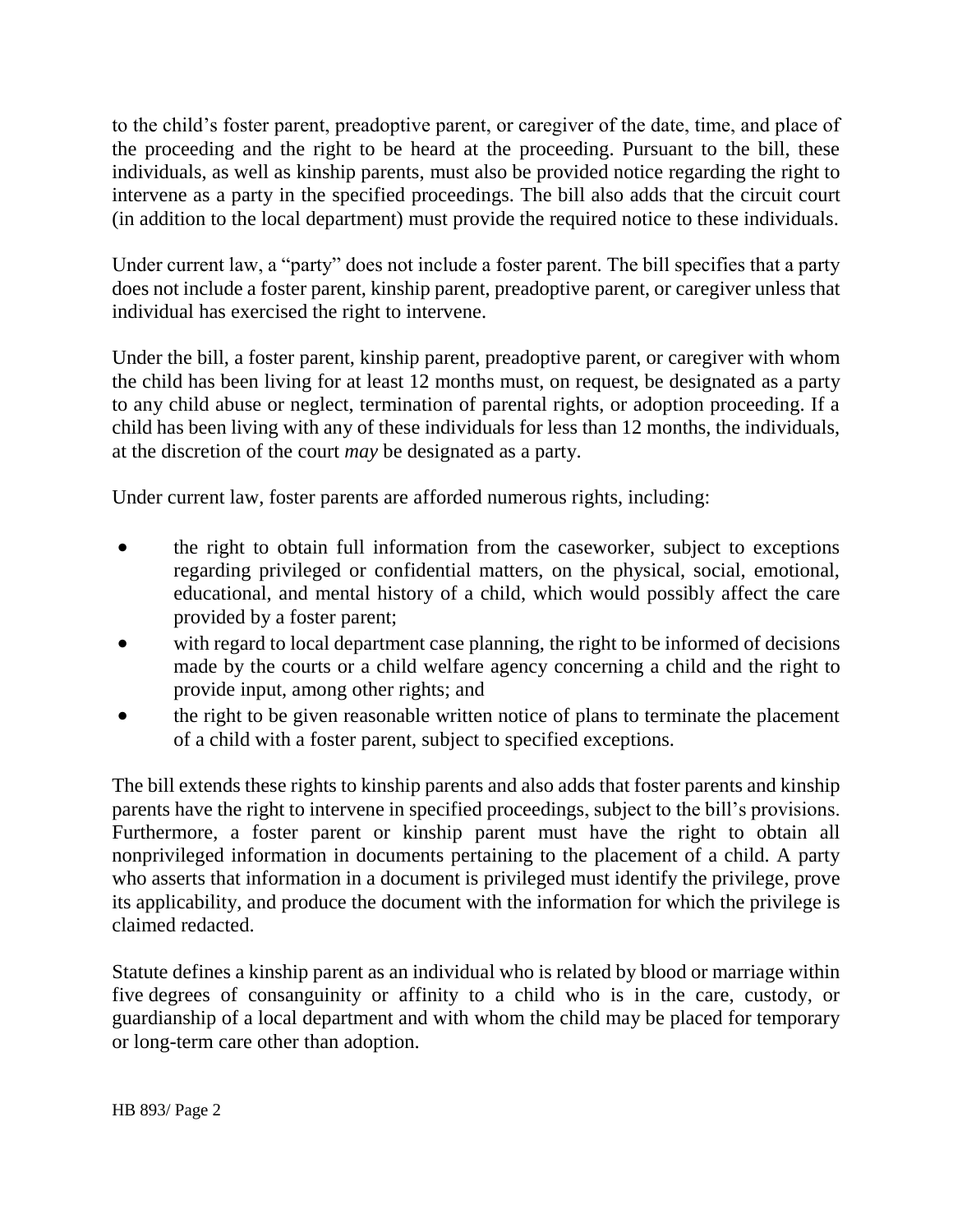**State/Local Fiscal Effect:** General fund expenditures for the Department of Human Services increase by a minimum of \$232,983 in fiscal 2022, which accounts for the bill's October 1, 2021 effective date. This estimate reflects the cost of hiring two assistant attorneys general to accommodate an anticipated increase in workload associated with child in need of assistance (CINA) matters. It includes salaries, fringe benefits, one-time start-up costs, and ongoing operating expenses.

| 11,163    |
|-----------|
| \$221,820 |
| 2.0       |
|           |

Future year expenditures reflect full salaries with annual increases and employee turnover and ongoing operating expenses.

The extent to which the authorization for additional individuals to intervene/be designated as a party in proceedings may impact decisions regarding a child's welfare or placement (and associated State funding related to such services) cannot be reliably predicted beforehand, and is therefore not accounted for in this fiscal and policy note.

General fund expenditures for the Judiciary and the circuit courts may increase minimally to provide written notice of proceedings as required by the bill. Although unable to quantify a precise fiscal estimate, the Judiciary notes that foster parents and caregivers change frequently in CINA cases, and making the circuit courts jointly responsible for meeting the notice requirement places an additional burden on the courts.

Furthermore, under § 3-813 of the Courts and Judicial Proceedings Article, a party is entitled to the assistance of counsel in CINA proceedings. Except as otherwise provided, a party is not entitled to the assistance of counsel at State expense unless the party is indigent. The Office of the Public Defender may only represent parents or guardians of the child alleged to be a CINA; therefore, it is assumed that another entity, such as the Judiciary, will need to develop and use other resources to ensure that eligible individuals are represented. A reliable estimate of the number of individuals who may request to be a party (and who are also indigent and, therefore, eligible for State-funded representation) is not available beforehand. However, to the extent that additional individuals who are indigent exercise the right of intervention and are deemed to be a "party" in such proceedings, State expenditures (assumed to be general funds) likely increase.